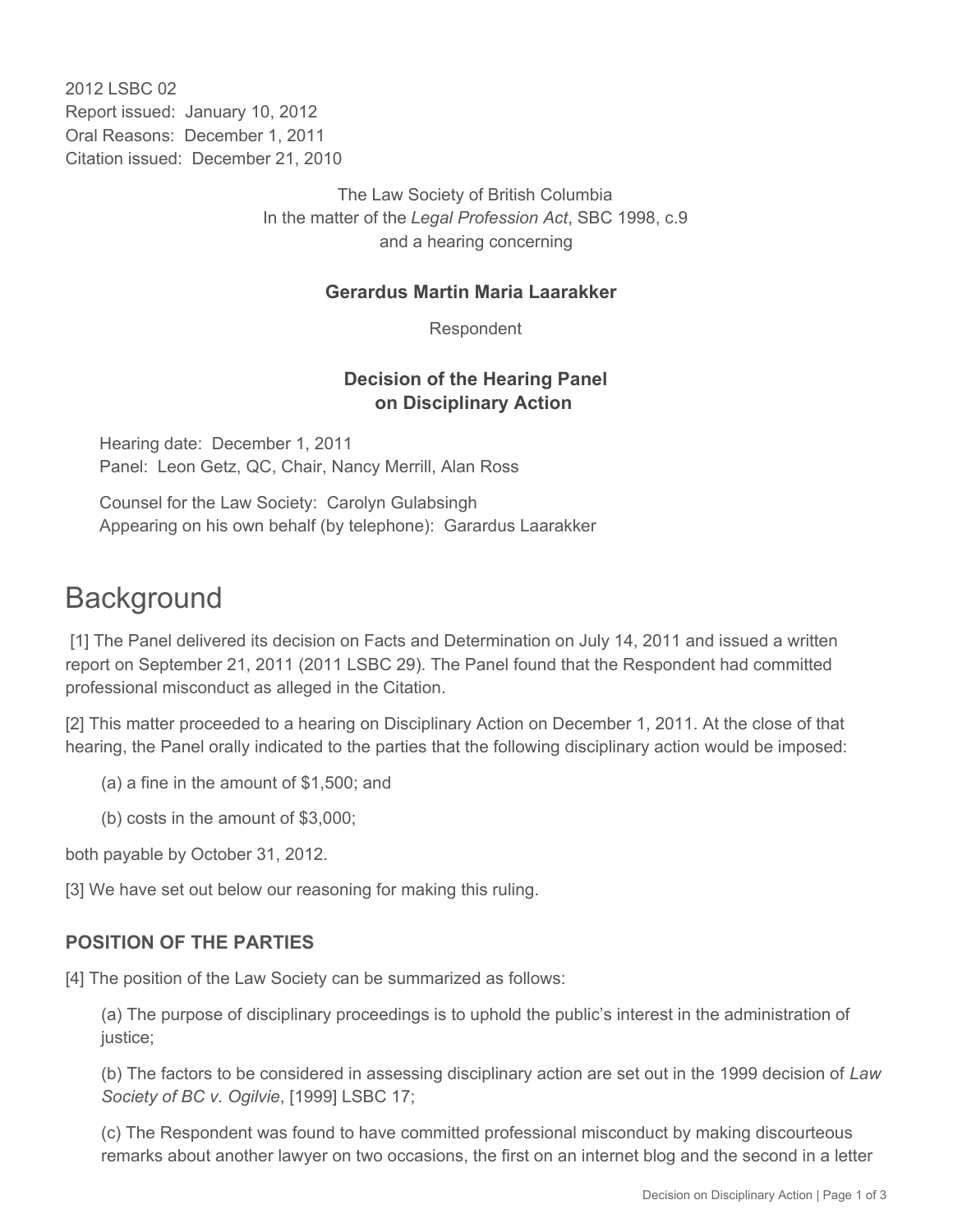directed to the other lawyer;

(d) Incivility is not the most serious form of misconduct. However, it does reflect poorly on the profession;

(e) There are several cases that are seen to be analogous, and the penalties in those cases range from a fine of \$1,000 to a suspension of one month.

[5] With respect to Mr. Laarakker, the Law Society notes that he was called in November, 1997. He is 67 years of age. He practises at a small firm in Vernon. At the time of the infraction he was a sole-practitioner. His Professional Conduct Record is not an aggravating or mitigating factor. The Law Society notes that the posting of the blog was available to the public at large.

[6] On the positive side, the Law Society notes that the Respondent removed the internet blog posting as soon as he was asked to do so by the Law Society. Further, the Law Society notes that the Respondent issued a form of apology to the other lawyer after the Law Society's Decision on Facts and Determination.

[7] Given these factors, the Law Society submits that a fine and payment of costs are appropriate.

[8] Based upon the seriousness of the offence and the factors from the *Ogilvie* decision (supra), the Law Society argues for a fine in the amount of \$2,500. In addition, the Law Society seeks costs of \$4,500. The Law Society wants each of these amounts to be payable by April 30, 2012.

[9] On his own behalf, Mr. Laarakker submits that no fine should be assessed and that he should be given a reprimand. He also notes, with respect to costs, that in his opinion, the Law Society took a number of steps that were not required, such as sending documents by courier when he would have accepted delivery by mail.

# Decision

[10] As noted above, the Panel concluded that the appropriate disciplinary action in this case would be a fine in the amount of \$1,500. While Mr. Laarakker's conduct did constitute professional misconduct, the Panel noted that it is the first such conduct on Mr. Laarakker's behalf.

[11] The Panel also noted, as set out in the Decision on Facts and Determination, that Mr. Laarakker felt a personal connection to the client who approached him on this matter. He felt personally offended by the steps that were being taken by the opposing lawyer. This personal connection increased the ire with which Mr. Laarakker responded to the other lawyer's correspondence. While these facts do not justify his actions, they do speak to the reason that he took the steps that he did.

[12] For these reasons, we find that Mr. Laarakker's actions fall at the lower end of the spectrum of cases submitted by the Law Society.

# **COSTS**

[13] With respect to costs, as noted, the Law Society seeks costs in the amount of \$4,500 which represents full disbursements plus approximately 30 per cent of actual counsel fees.

[14] Given the factors to be considered in the awarding of costs, including:

- (a) the seriousness of the offence;
- (b) the financial circumstances of the Respondent;